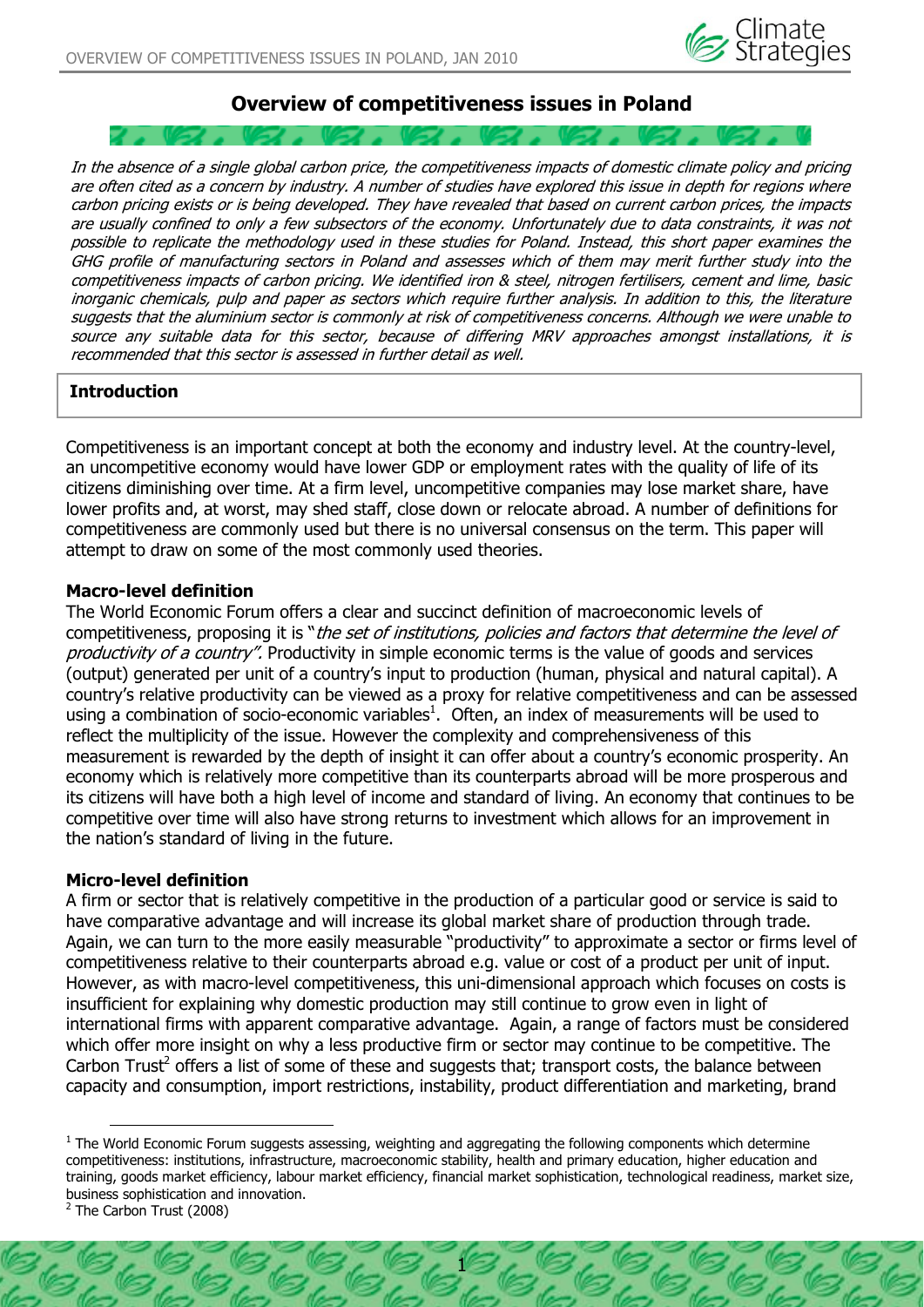

reputation and service differentiation may also affect how competitive a firm or domestic sector is in the international market.

This introduction to competitiveness is crucial for understanding the complexity of its drivers and their interactions. Climate policy is only one of a number of these factors that may affect the competitiveness of a country's economy or domestic sectors. International trade theory suggests that those domestic sectors which are CO2 intensive and trade exposed will be at a competitive disadvantage if their competitors abroad do not face similar carbon pricing<sup>3</sup>. In addition to industry fears, in a world of unequal carbon prices, there is the environmental threat of so-called carbon leakage. This is the situation where there are either increased imports from, or relocation of industry to countries that don't face such stringent carbon prices. Emissions in these countries would increase with production, negating any impact of reduced emissions derived from domestic climate policy; rendering it ineffective from a global environmental viewpoint.

Several studies have been undertaken to examine this issue where carbon pricing already exists, predominantly in the EU, and evidence to date has suggested that realistic current and future carbon prices would only pose a threat to competitiveness for a few subsectors of the economy for those countries with or anticipating carbon pricing. This is due to a number of factors including cost differentials due to labour and other input costs such as raw materials will frequently outweigh any international differences in the cost of carbon.

This short paper hopes to build on the body of existing literature by examining the nature of Polish GHG emissions. It was not possible to replicate the analysis undertaken by Climate Strategies for similar studies<sup>4</sup>; creating a histogram identifying industrial subsectors most at risk of competitiveness and leakage concerns. This was due to significant data constraints at high levels of sector disaggregation. Instead, this report will give an overview of the experience with carbon pricing in Poland to date and make some assertions about how this might change in the future. In addition this report will give an overview of the region's GHG emissions profile and emissions intensity of certain subsectors, scoping out which of these may benefit from a deeper study to examine how carbon pricing may affect their competitiveness.

# **Country Specific background**

Poland's GDP has risen steadily since its transition to a market economy in 1990. Its economy has grown at an average rate of 4.6% per annum between the years 1996-2007 and currently has a GDP per capita of approximately US  $$11,880^5$ . It joined the EU in May 2004, which led to a boost in economic growth and a fall in the unemployment rate (froom 19% in 2004 to 7.1% in 2008 $^{\circ}$ ). Poland intends to join the Euro by 2012. Its main export partner is Germany (24.9% of exports and 28.3% of imports) and the commodities it exports are mostly manufacturing equipment and goods<sup>7</sup>.

Poland is the  $9<sup>th</sup>$  largest producer of coal in the world<sup>8</sup> and the largest producer of anthracite (high quality) coal in the EU. Unsurprisingly, the abundance of this natural resource means Poland is largely energy independent and a net exporter of coal. Coal features significantly in the Polish energy mix (approx 92% in 2004) though the use of other energy sources (oil, gas and renewable energy) has also increased in recent years<sup>9</sup>, along with the absolute levels of electricity produced. The power sector in

2

 $3$  A number of studies have been undertaken which explore the prevalence of this hypothesis amongst firms in the EU covered by the EU ETS, who face a fluctuating carbon price. Please see Climate Strategies (2008), Hourcade et al. for a literature review of some of the key studies undertaken to date.

<sup>&</sup>lt;sup>4</sup> Please see Climate Strategies, Hourcade et. al (2008) for the methodological approach

<sup>5</sup> World Bank country fact sheet

<sup>&</sup>lt;sup>6</sup> Source: Eurostat database on unemployment levels, available at: http://epp.eurostat.ec.europa.eu/

 $7$  https://www.cia.gov/library/publications/the-world-factbook/geos/pl.html

<sup>&</sup>lt;sup>8</sup> EIA, [International Energy Annual,](http://www.eia.doe.gov/iea/) Short Term Energy Outlook, [Table 3a,](http://tonto.eia.doe.gov/cfapps/STEO_Query/steotables.cfm?periodType=Annual&startYear=2004&startMonth=1&endYear=2008&endMonth=12&tableNumber=6) [Table 3b](http://tonto.eia.doe.gov/cfapps/STEO_Query/steotables.cfm?periodType=Annual&startYear=2004&startQuarter=1&startMonth=1&endYear=2008&endQuarter=4&endMonth=12&tableNumber=29)

 $9$  European Commission- Energy fact sheet for Poland, available at:

http://ec.europa.eu/energy/energy\_policy/doc/factsheets/mix/mix\_pl\_en.pdf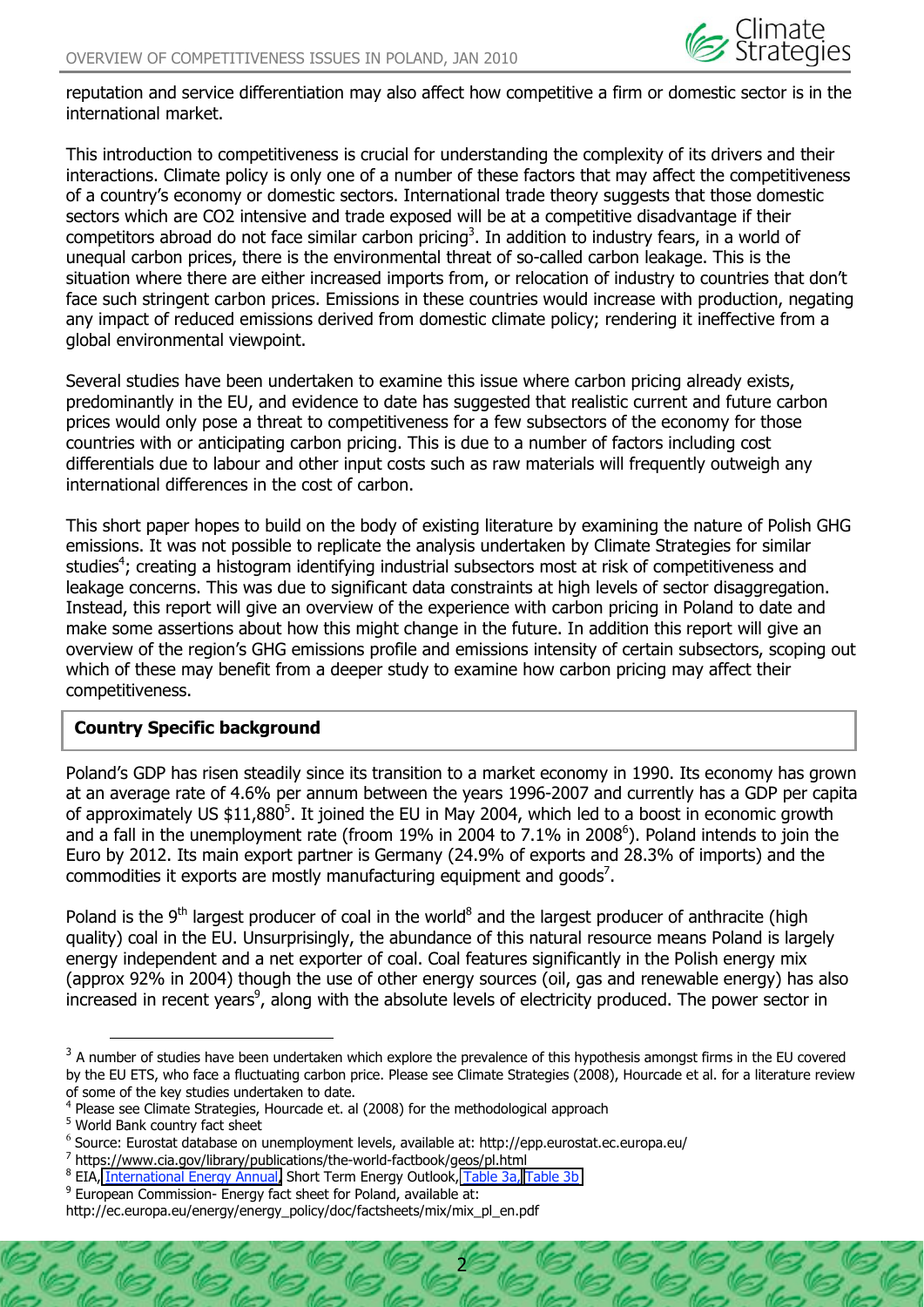

Poland is expected to grow in the coming years and extra capacity requirements may lead to issues regarding security of supply.

Even though the Polish economy is the  $3<sup>rd</sup>$  most carbon intensive<sup>10</sup> in Europe, Poland's emissions have actually fallen by 15% since 1990<sup>11</sup>, following the decline of energy inefficient industries and the restructuring of the economy. Poland has committed to the EU target of reducing their energy consumption by 20% on Business as Usual levels in 2020 and so is compelled to continue to introduce these energy saving initiatives. It should not have little difficulty reaching its Kyoto target of -6% on 1990 levels as average emissions between 20032006 were 30% below the 1990 base year.

# **Key Findings**

Unfortunately, within the scope of this work there were significant data constraints for Poland which limit the assessment one can make about the impact of carbon pricing in the country. A number of sources were explored for data but the information that was located was for different years and is incomplete in its coverage of manufacturing subsectors. The most comprehensive source of gross value added (GVA) data available was for the year 2004 but this only represents 11% of GVA for that year. In addition, there seems to be little consistency with sector definitions between sources, which makes it difficult to construct a complete data set from different sources. The lack of consistent definitions also makes comparisons between EU countries difficult. The methodology used in Hourcade et al (2008) was replicated for Germany, Poland's largest trade partner; it would have been very insightful to compare these two countries' subsectors' value at risk from carbon pricing as a precursor to examining their trade relationship in more detail. The difficulties of acquiring this particular data set exemplifies the much larger issue of the need for adequate and consistent monitoring, report and verification provisions (MRV) embodied in climate policies to allow for a real and in-depth impact assessment of carbon pricing.

As a new EU Member State, Poland is a participant in the EU ETS and has faced carbon pricing since the scheme's inception in January 2005. The scheme covers approximately 12,000 installations across 29 countries and is currently in Phase II. In 2008, there were 629 installations covered by the scheme in Poland<sup>12</sup>. Phase III of the EU ETS is due to start in 2013. The phases are important opportunities to refine the scheme's design to increase its efficiency and effectiveness as a mechanism for mitigating emissions in the EU area. It is hoped that the proposed ajustments to the permit allocation methodology in Phase III will at least partly address the issue of windfall profits that were enjoyed by power companies. Poland along with 9 other Eastern European Member States successfully lobbied against the European Commission's decision to introduce 100% auctioning in the power sector in 2013, instead arguing for a gradual introduction so that there is more time for the sector to adapt.

Between the years 2005-2007, Poland's allowances were larger than their verified emissions and so they had a surplus of EU emissions allowances (EUAs) to sell in the market. 2008 saw a reversal in this trend as National Allocation Plans were made more stringent. However, the difference between allocated allowances and emissions was relatively small compared with other Member States. Poland's most recent National Allocation Plan has been rejected on the principle basis of it being too generous $^{13}$ . It appears that Poland's relatively favourable experience of the earlier phases of the EU ETS has led to a demonstrable reluctance from both Polish government and firms to adopt more stringent regulation in the near future.

It is quite possible that this reluctance is due to the likely disproportional impact that carbon pricing could have on the Polish economy relative to other less carbon intensive European economies. However, evidence suggests that Poland could still enjoy comparative advantage in mitigating emissions because

3

<sup>10</sup> Climate Analysis Indicators Tool (CAIT, 2010)

<sup>&</sup>lt;sup>11</sup> http://www.eea.europa.eu/themes/climate/ghg-country-profiles/tp-report-country-profiles/poland-greenhouse-gas-profilesummary-1990-2020.pdf<br><sup>12</sup> Source: EEA data service

 $13$  National Allocation Plans are soon to be replaced by a centrally calculated method in Phase III of the EU ETS.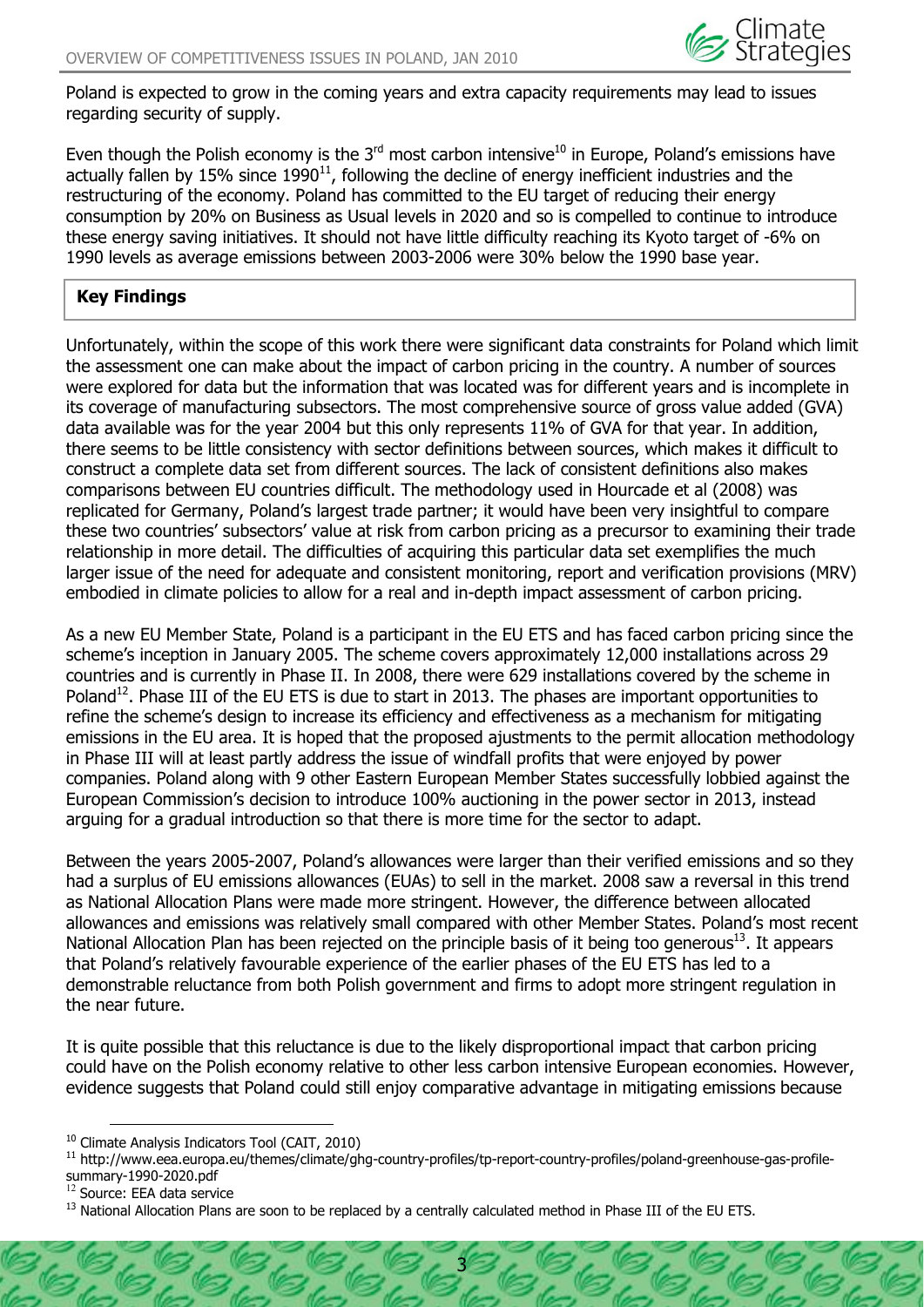

of a relatively favourable 1990 baseline year which has afforded them a surplus of Assigned Amount Units (AAUs). In November 2009, Poland sold AAUs to Spain worth €25 million and is anticipated to make an additional sale to Ireland early in 2010. The Joint Implementation database lists 14 approved projects in Poland with a combined potential earning of 16.42 million ERUs (Emission Reduction Units) over 2008-2012. These profitable mitigation opportunities are being seized upon by Poland but need to be viewed as an interim buffer in anticipation of stricter climate policy<sup>14</sup>. They should incentivise restructuring of production practices in a timely manner so that Poland can continue to reap the benefits of carbon pricing through low carbon technologies and production practices.

The macroeconomic view of carbon pricing in Poland is important but in order to identify where there are potential competitiveness and leakage concerns, a micro-level approach must be taken to pinpoint the exact sectors of the economy at risk. As aforementioned a lack of suitable data limits this analysis.



#### Chart  $1$  – Emissions from Polish Industry<sup>15</sup>

Chart 1 is a variation on the analysis in Climate Strategies' Hourcade et al  $(2008)^{16}$ .

It shows emissions from subsectors of the economy and the contribution they make to GVA $^{17}$ , offering a deeper insight into the sources of Polish industry emissions (which have been rising in recent years<sup>18</sup> even though country level emissions have been falling). Both the Carbon Trust and Climate Strategies have undertaken analysis on the competiveness impacts of carbon pricing in different regions<sup>19</sup>. A

4

 $\frac{14}{14}$ 

<sup>&</sup>lt;sup>15</sup> Please note that this chart is not a comprehensive overview of the Polish economy. It represents approximately 6% of the GVA for the year 2004.

<sup>&</sup>lt;sup>16</sup> Hourcarde et al. (2008) identifies which subsectors are at risk of competitiveness concerns by calculating the cost increase brought about for a region's industry for a specific cost of carbon (assuming no free allocation) as a percentage of a sectors Gross Value Added. The horizontal axis indicates the percentage that each industrial sector contributes to the region's overall

GDP. The area of each column is proportional to the  $CO<sub>2</sub>$  emissions from each sector.<br><sup>17</sup> Gross Value Added measures the contribution of each individual producer, industry or sector to a region's economy. It can be used as part of an estimation of Gross Domestic Product (GDP), depending on the GDP accounting method, which is a key indicator of the state of the economy. A region's GDP is equal to GVA (at current basic prices) plus taxes on products, minus subsidies on products.

 $18$  Polish industry emitted 34.7 million tonnes of CO2e in 2008 which was a 4.7 per cent gain from 2007 levels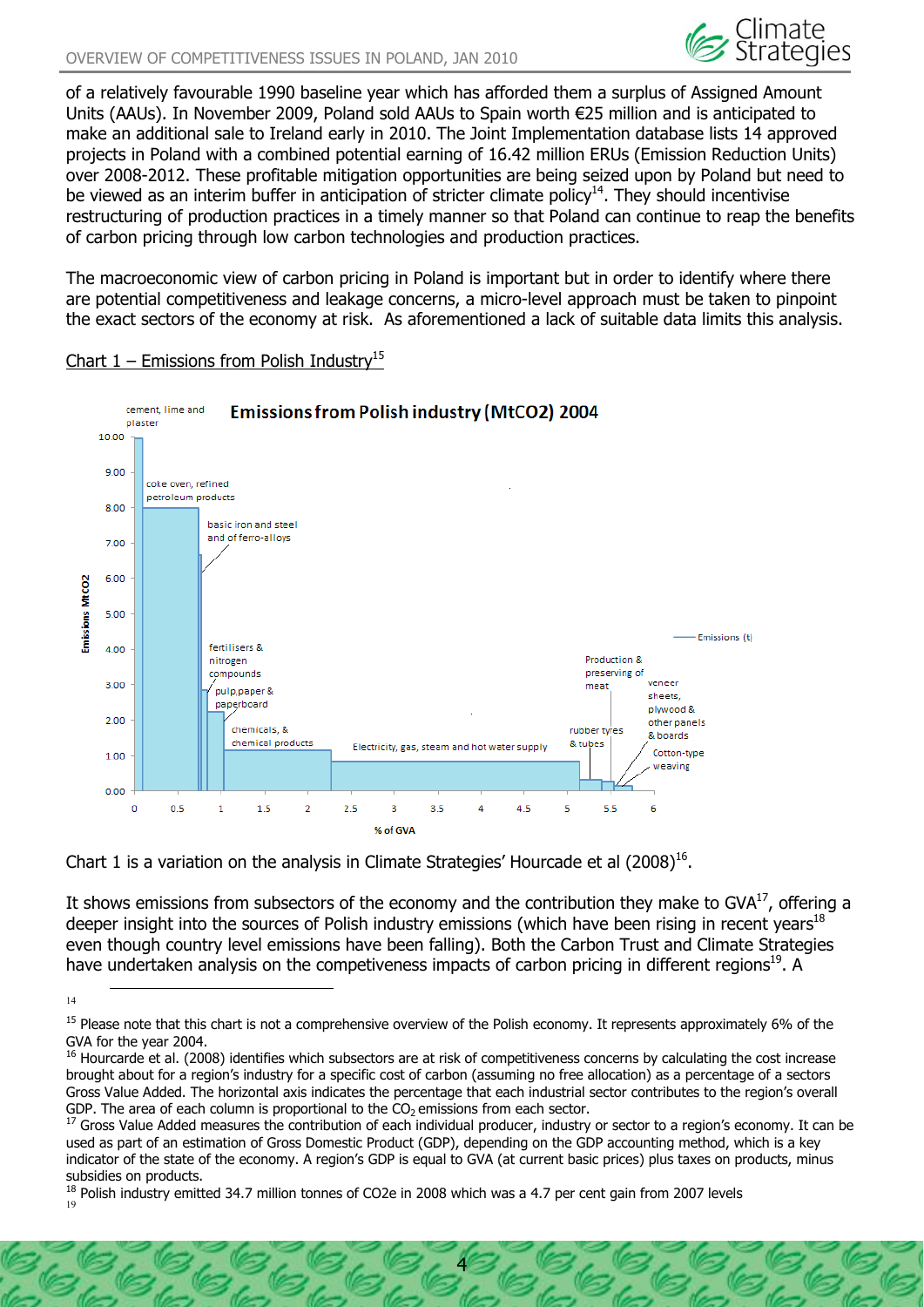

number of sectors have been identified as commonly at risk. These are iron & steel, aluminium, nitrogen fertilisers, cement and lime, basic inorganic chemicals, pulp and paper. In Chart 1, both cement and lime production and basic iron and steel are identified as emissions intensive sectors that make only a small contribution to GVA. Conversely, chemicals and chemical products along with electricity, gas, steam and hot water supply make up a relatively large proportion of GVA but involve a less emissions intensive production process. Nitrogen fertilisers and pulp and paper are also identified in Chart 1 as being relatively emissions intensive production practices. Due to data constraints, it was not possible to examine the emissions structure of the aluminium sector. In previous studies of other regions, these sectors at risk generally make up less than 1% of all of the area's GDP<sup>20</sup>. It is clear from Chart 1 that their contribution to national GDP is larger in Poland, it is therefore possible that any competitiveness impacts from carbon pricing would have larger impacts on macroeconomic variables such as employment.

Following this initial scoping exercise, to fully examine the nature of any potential competitiveness concerns, it is recommended that further detailed analysis is required in each of the 6 sectors. Each process in the production chain for these sectors will be differently affected by carbon pricing and so an in-depth understanding of how the sector operates will facilitate a targeted policy response to address concerns. The level of trade intensity should also be assessed to contextualise the sector description in relation to its competitors abroad.

# **Conclusions**

This prelimanary analysis shows that:

1) There are significant data constraints which limit any analysis on the impact of carbon pricing on Polish industry

2) Understanding the micro-level impact of a cap-and-trade scheme is crucial for developing suitable policy responses and so it is recommended that MRV provisions in the region are strengthened.

3) Using very simple modelling techniques, it is evident that the sectors that require further analysis about the potential impact of carbon prices are broadly similar to those identified as being at risk in more comprehensive studies undertaken for the UK, Japan, Germany and the US.

4) There is mixed evidence about the short term impact of carbon pricing in Poland. Although the area is relatively carbon intensive and should therefore be disproportionately affected by carbon pricing under the EU ETS, its favourable 1990 baseline has led to the sale of a large amount of AAUs. Similarly, it appears to have a number of low-cost mitigation options and is a popular location for Joint Implementation projects.

5) To date, Poland has largely enjoyed favourable circumstances under the EU ETS. However, future phases are likely to be more stringent than previous ones. The inevitability of carbon pricing and climate policy in Poland should serve as a strong signal to transform the economy in the long term and continue to enjoy the benefits of a relatively favourable 1990 baseline.

5

<sup>&</sup>lt;sup>20</sup> Climate Strategies (2009), Grubb. M & Sato. M